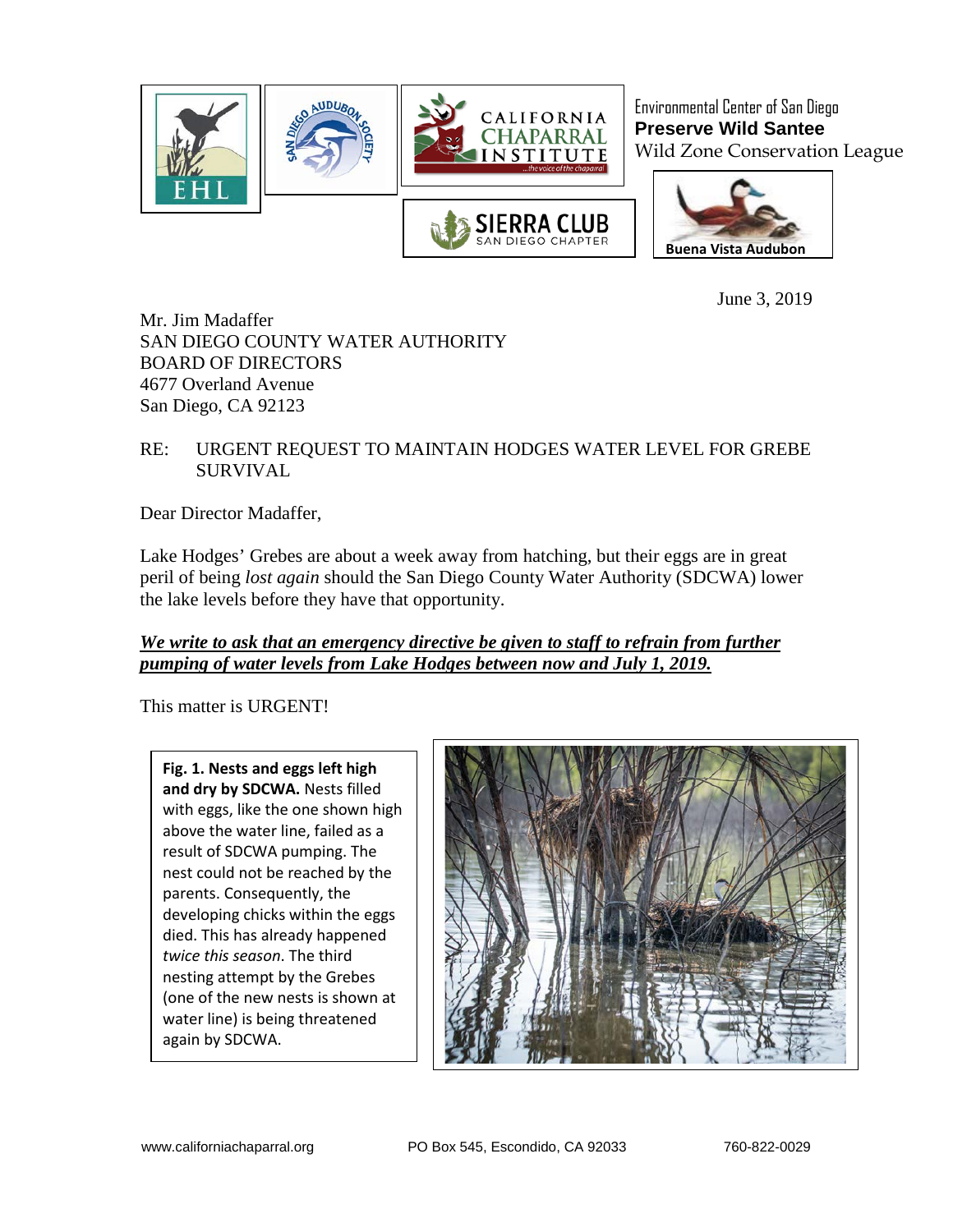Clark's and Western Grebes build their nests on partially submerged sticks and branches on the water's surface.

Hodges' water levels have been dropped twice in recent months, by about seven feet. When the water dropped, the Western and Clark's Grebes' nests with yet un-hatched eggs were left high and dry. The Grebe parents are awkward low flyers. When SDCWA dropped the water levels, they could no longer climb on to their nests.

The result has been the loss of an estimated 300 eggs that were laid during the earliest part of the breeding season that were days from hatching.

On May 28, 2019, the Lake was drained another foot, putting the eggs laid in the third nesting attempt and expected to be hatched *within a week* of this writing, in danger of destruction too.



**The devastation is completely preventable. The SDCWA can readily modify its pumping schedule to accommodate the Grebes' nesting cycles.**